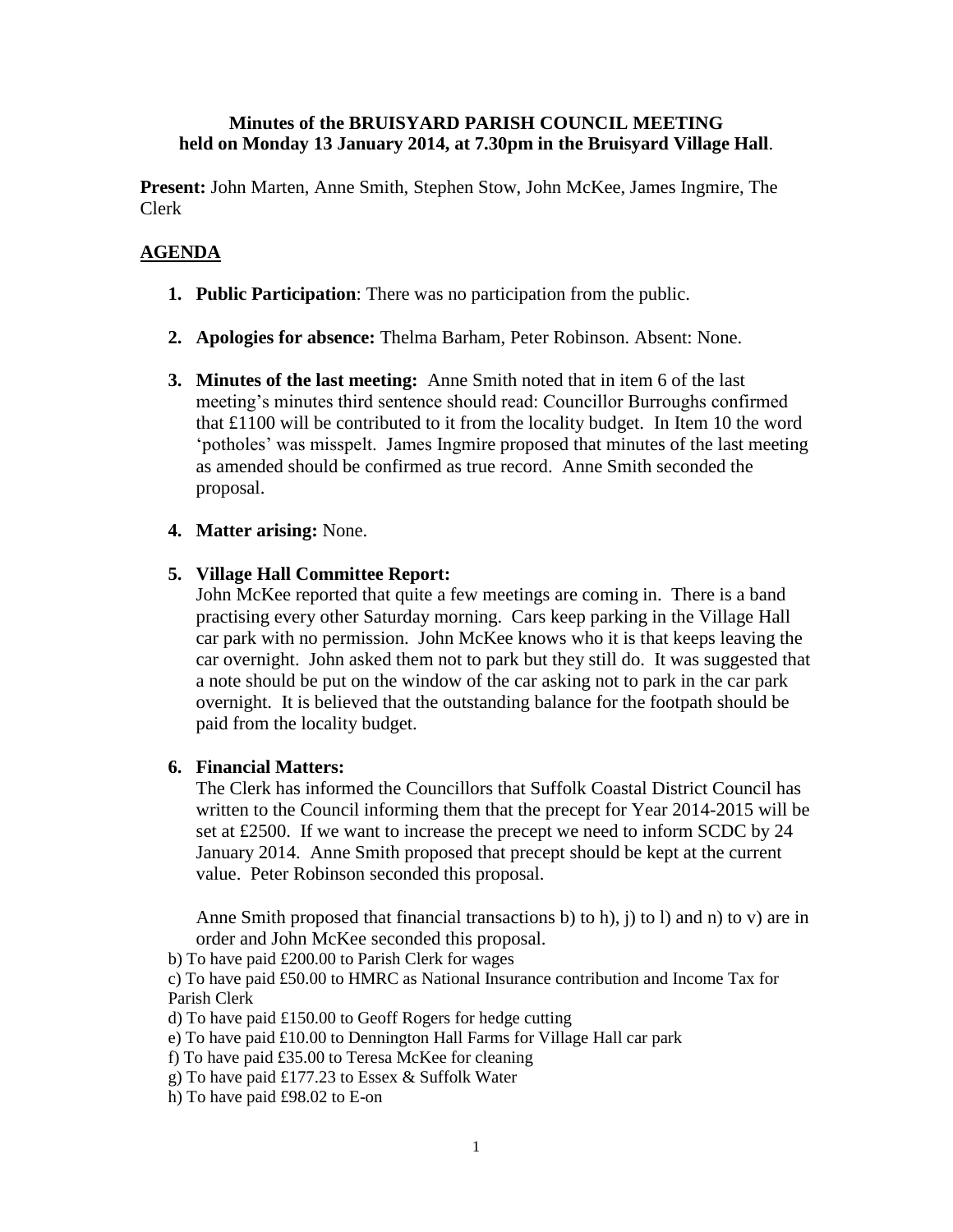j) To have paid £92.69 to E-on

k) To have paid £70.00 to SCDC for Alcohol Licence

l) To have paid £30.00 to Teresa McKee for cleaning

n) To have paid £38.14 to E-on

o) To have paid £2636.40 to Moore Brother Fram for the VH Path

p) To have paid £230.40 to O'Keefe Elec

q)To have paid £117.74 to S Roberts for wine

r) To have paid £60.78 to H. Johnson for cheese

s) To have paid £10.17 for bread coop

t) To have paid £76.00 to Jack White Music

u) To have paid £30.00 to Teresa McKee for cleaning

v) To have paid £41.81 to E-ON

# **7. Park and dog bins:**

We will monitor the situation with dog foul and report at the next meeting. John Marten will spread a bag of fertiliser on the grass near the Village Hall in the spring. John marten will submit his quote for grass cutting at the next meeting.

### **8. Potholes and grit bins:**

Grit bins have been filled up and District Council put heaps of grit at three other locations around the village. There are really bad potholes at the turning to Hill Top Farm.

### **9. Low Road sign and traffic:**

John Marten has been asked again to do something about the road by a resident of the village. It is a single track road with no passing places. Verdict is – there is nothing we can do as a council apart from drawing attention of Highways to it.

### **10. Speeding along Church road at 30mph limit:**

Not much the Council can do. We have asked Anne Smith to once again mention it in the village newsletter asking residents to please watch their speed.

### **11. Play area:**

We are going ahead with putting up some play equipment. No planning permission is required. The Council has £5000.00 we can out up for the project: £3000 from Play scheme and £2000.00 from Social Amenities Club. Clerk to apply to Awards for All for some funding. Flagship Housing might also have some money.

### **12. Date of the next meeting**: Monday 17 March

### **13. Any other business:**

Alde Community Council is organising fundraising event at Rendham Village Hall on 15 February. If anyone knows of anyone who wants to be a first responder please let them know.